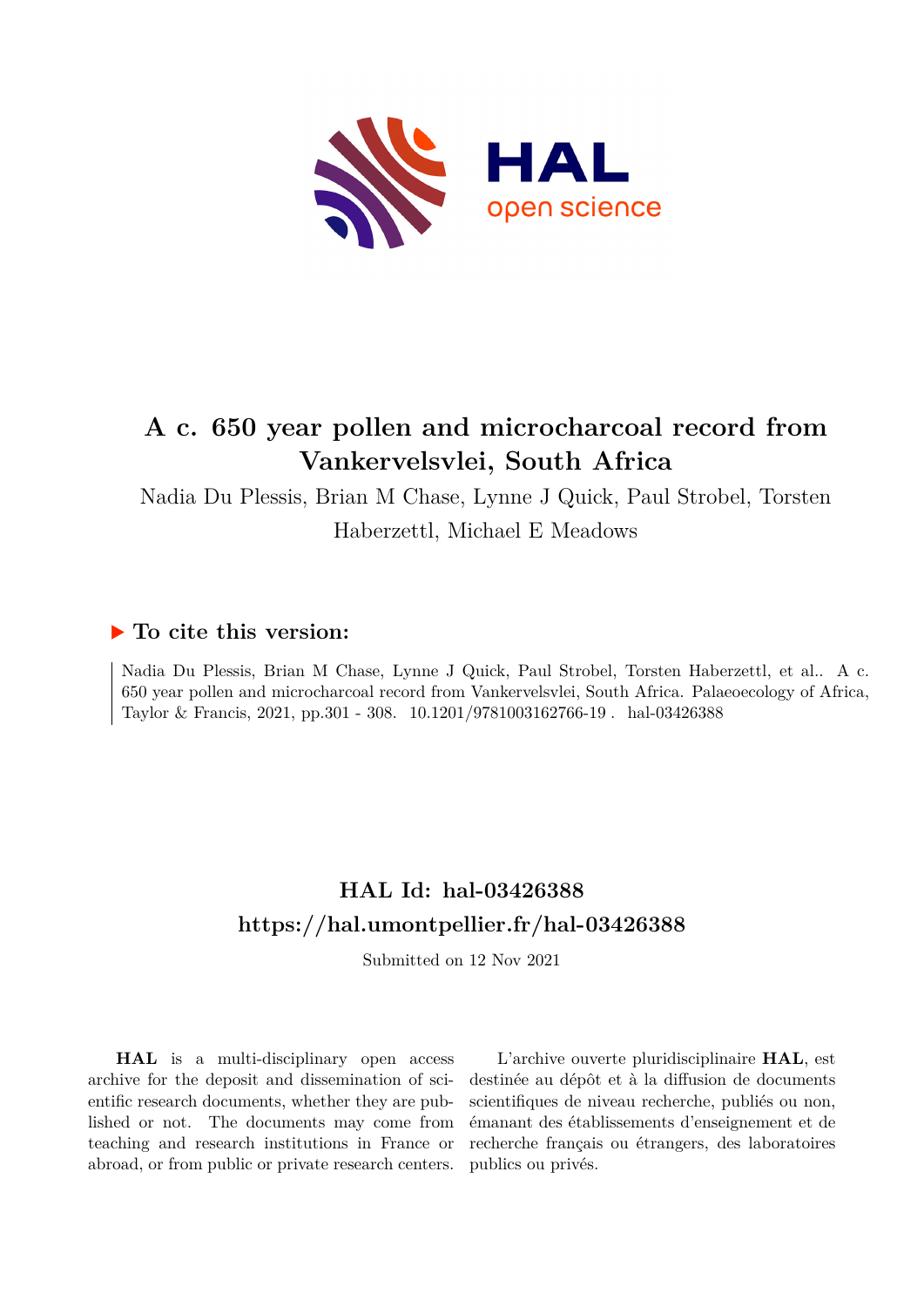### **CHAPTER 19**

## **A** *c.* **[650 year pollen and microcharcoal record](#page--1-0) from Vankervelsvlei, South Africa**

Nadia du Plessis

*Department of Environmental and Geographical Science, University of Cape Town, Rondebosch, South Africa*

Brian M. Chase<sup>[1](#page--1-0)</sup>

*Institut des Sciences de l'Evolution-Montpellier (ISEM), University of Montpellier, Centre National de la Recherche Scientifique (CNRS), EPHE, IRD, Montpellier, France*

Lynne J. Quick

*African Centre for Coastal Palaeoscience, Nelson Mandela University, Port Elizabeth, South Africa*

Paul Strobel

*Physical Geography, Institute of Geography, Friedrich Schiller University Jena, Germany*

Torsten Haberzettl

*Physical Geography, Institute of Geography and Geology, University of Greifswald, Germany*

Michael E. Meadows<sup>2</sup>

*Department of Environmental and Geographical Science, University of Cape Town, Rondebosch, South Africa*

<sup>&</sup>lt;sup>1</sup> Other affiliation: *Department of Environmental and Geographical Science, University of Cape Town, Rondebosch, South Africa*

<sup>2</sup>Other affiliation: *School of Geographic Sciences, East China Normal University, Shanghai, China; and College of Geography and Environmental Sciences, Zhejiang Normal University, China*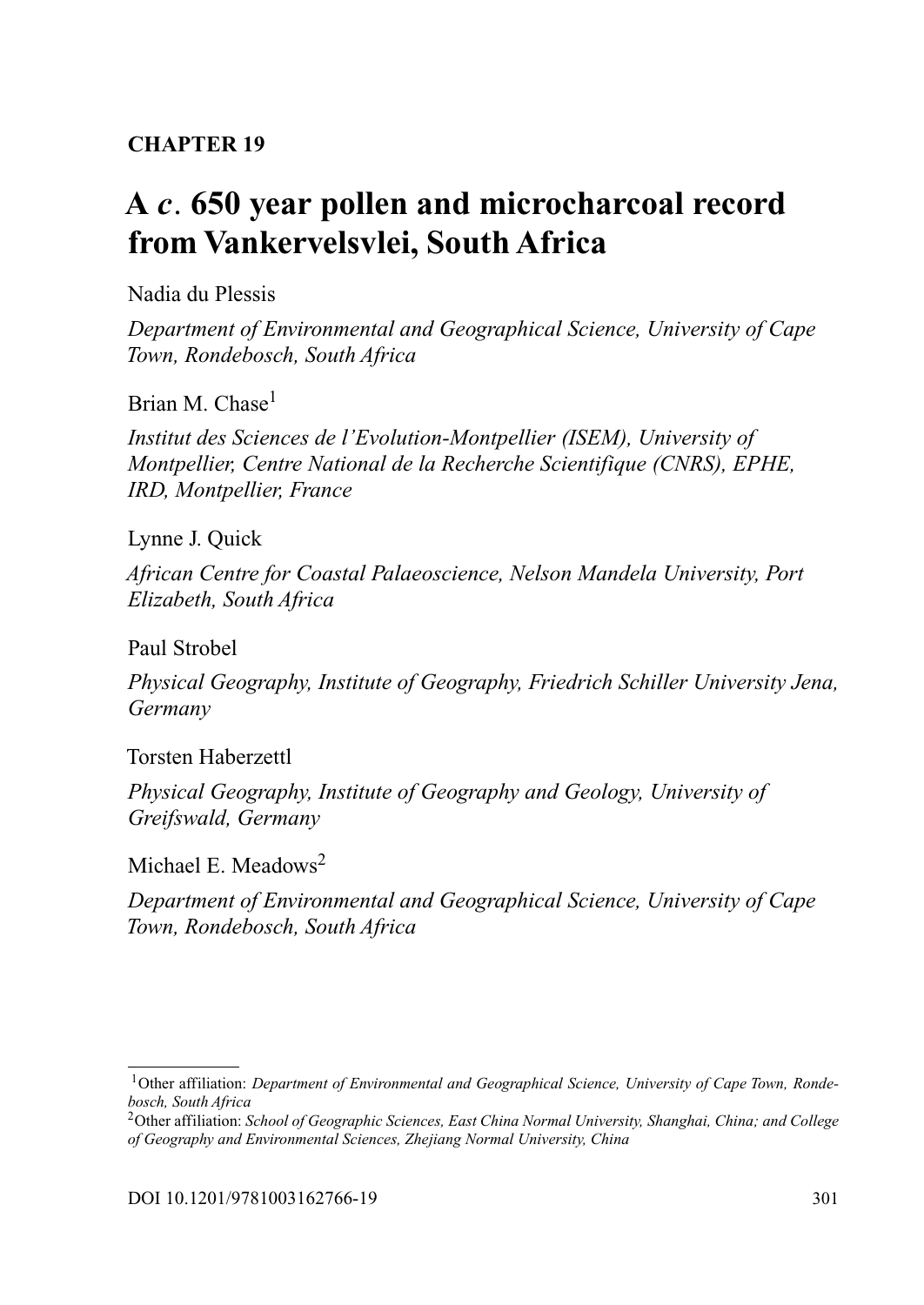#### **19.1 SITE DETAILS**

The Vankervelsvlei wetland is situated along the southern Cape coast of South Africa, about *c.* 5 km inland at an elevation of 152 m asl, surrounded by a lithified aeolian dune of Middle to Late Pleistocene age (Illenberger 1996) (Figure 1A, B). The site falls within the year round rainfall zone, with moisture being delivered from both temperate and tropical climate systems.

Vankervelsvlei is an enclosed and endorheic wetland that is today covered with a floating vegetation mat primarily comprising several species of Cyperaceae, as well as some Bryophytes and Pteridophytes (Irving and Meadows 1997; Quick *et al*. 2016). The surrounding dune(s) are covered by pine plantations (*Pinus*) with scrub forest elements (e.g. *Cassine*, *Euclea*, *Kiggelaria*) occupying the area between the plantations and the wetland. Along the wetland edges, vegetation predominantly consists of fynbos pioneer communities (*Erica*, Restionaceae, *Leucadendron* (Proteaceae), *Passerina*) (Quick *et al*. 2016). Northward of Vankervelsvlei, Southern Afrotemperate forest is present in patches, largely represented by *Ocotea bullata*, *Olea capensis*, *Afrocarpus falcatus* and *Podocarpus latifolius* (in the pollen record we cannot differentiate between these species, as such these are all labelled *Podocarpus* for the purpose of this paper) (Midgley *et al*. 2004) (Figure 1C).



**Figure 1.** (A) Map of Africa showing the location of the southern Cape coast; (B) A section of the southern Cape coast between the towns of Wilderness and Knysna indicating the location of Vankervelsvlei and the current extent of Afrotemperate forest in the region; (C) The location of the sediment core VVV16 and the contemporary distribution of the dominant vegetation types (Mucina and Rutherford 2006).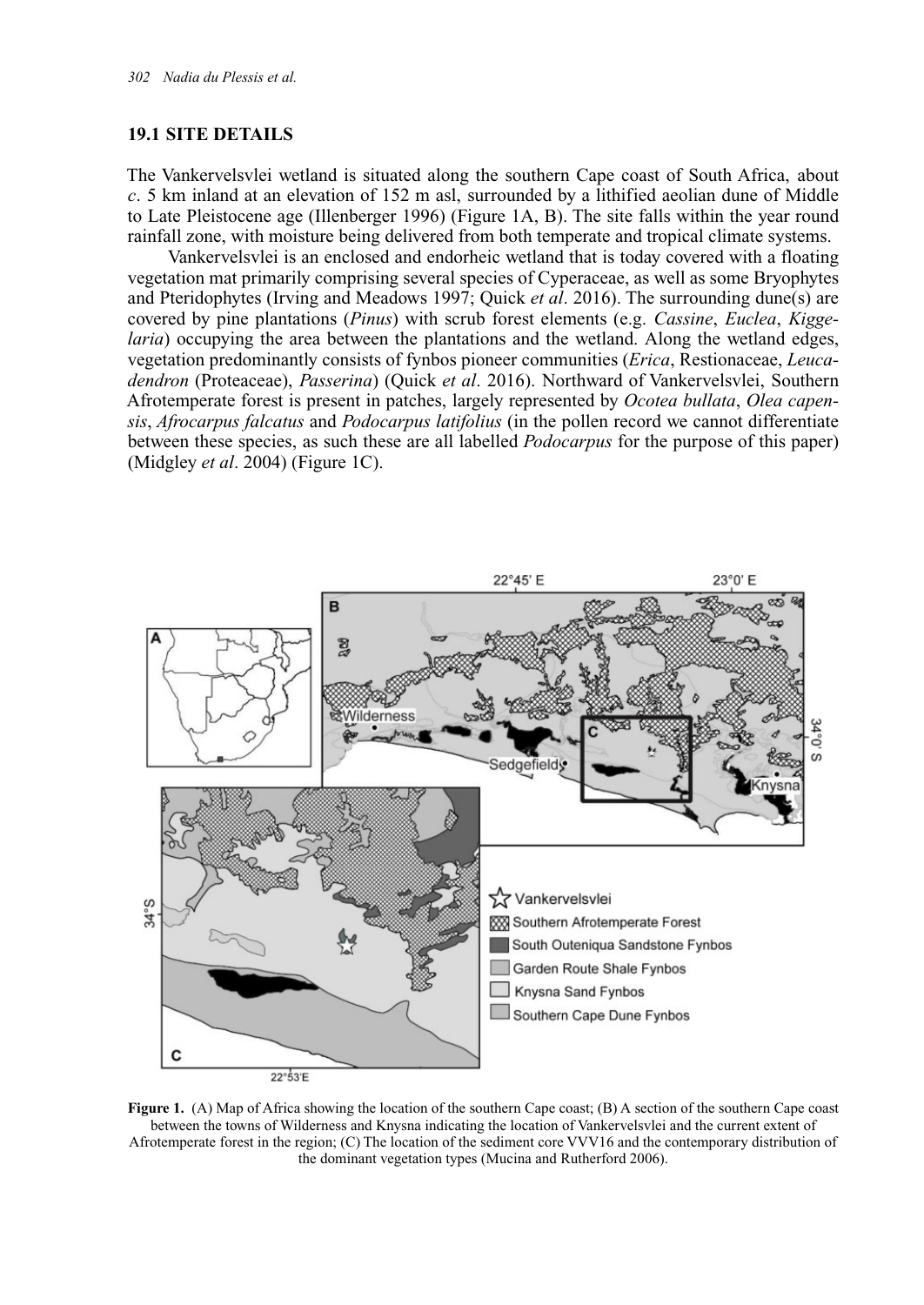| Core section<br>(VVV) | Sediment<br>Depth from<br>surface (cm)<br>colour |                      | Other<br>observations                     |  |
|-----------------------|--------------------------------------------------|----------------------|-------------------------------------------|--|
| $16-4$                | $0 - 41$                                         | brownish             | mainly roots, macro<br>plant remains      |  |
|                       | $41 - 55$                                        | brownish             | more sediment<br>than above               |  |
| $16 - 1 - 1 - 1$      | $80 - 90$                                        | dark brown to black  | vertical plant roots<br>wetter than above |  |
|                       | $90 - 137$                                       | darker than above    | vertical plant roots<br>drier than above  |  |
|                       | $137 - 147$                                      | dark brown to redish | finer roots<br>than above                 |  |
| $16 - 1 - 1 - 2$      | $148 - 183$                                      | dark brown to black  | fine roots<br>high water content          |  |
|                       | $183 - 205$                                      | dark brown to redish | fine roots                                |  |

**Table 1.** Sediment description for core sections VVV16-4 and VVV16-1-1-1/2

#### **19.2 SEDIMENT DESCRIPTION AND METHODS**

The sediment cores VVV16-4 (55 cm), VVV16-1-1-1 (67 cm) and VVV16-1-1-2 (57 cm) (34°0'46.8"S, 22°54'14.4"E) were both recovered using a UWITEC piston corer. Combined, the core sections are used here to create a 205 cm long record. Due to the nature of this waterbody, VVV16-4 was a push core from the surface while VVV16-1 started at 80 cm depth below the surface, resulting in the *c.* 25 cm gap between the two sections.

A total of 24 samples, with a minimum weight of 2 g, were processed using standard palynological methods as per Faegri and Iversen (1989) and Moore *et al*. (1991) with adaptations for dense media separation (Nakagawa *et al*. 1998). LacCore's polystaene microsphere pollen spike (0.5 ml per sample;  $5.0 \times 10^4$  sph/ml  $\pm$  7%) was added to each sample to determine pollen concentrations. Pollen grains were examined and counted using a Zeiss Axiostar Plus microscope. Identification of pollen were based on comparison with reference material from the Environmental and Geographical Science department at the University of Cape Town, and published images (Van Zinderen Bakker 1953, Van Zinderen Bakker and Coetzee 1959, Welman and Kuhn 1970 and Scott 1982). Charcoal particles were counted together with pollen grains using the particle count method (Tinner and Hu 2003), and were classified according to size:  $10-100 \,\mu m$ and  $>100 \mu$ m. Counts of 300 terrestrial pollen grains, or three slides, were performed for each sample. Three samples were excluded due to insufficient pollen concentrations; depths 50, 54 and 182 cm.

#### **19.3 DATING**

The age-depth model for this section of the VVV16 composite record is based on three AMS<sup>14</sup>C ages from organic macro-particles inVVV16-1-1-1 andVVV16-1-1-2 (Table 2) and compliments an age-depth model previously published by Strobel *et al*. (2019) (Figure 2). The samples were dated at the Poznan Radiocarbon Laboratory (Poland). The resultant ages were calibrated using the SHCal13 curve (Hogg *et al*. 2013). The age-depth model was developed with the R software package Bacon (v2.3) (Blaauw and Christen 2011).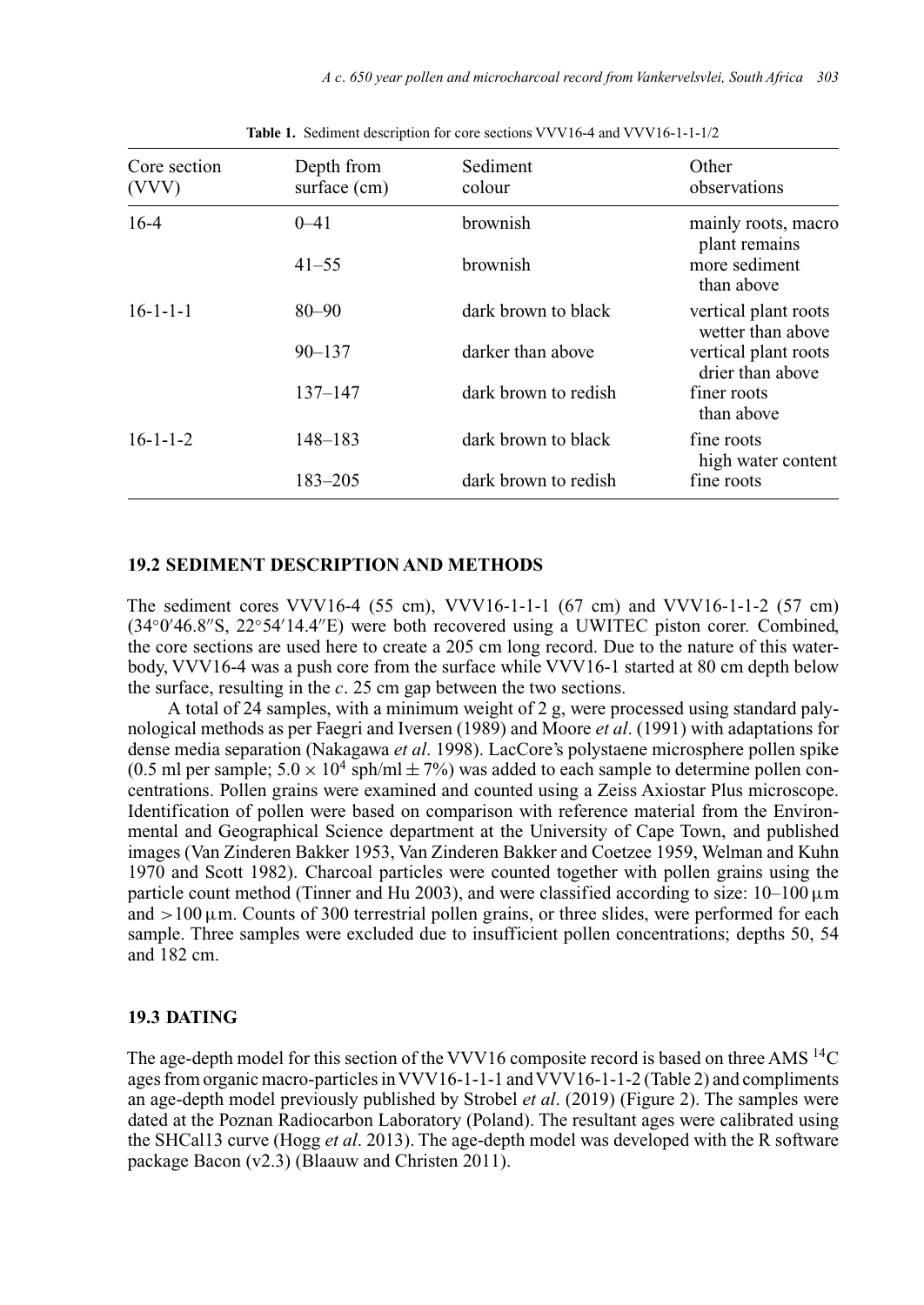| Lab ID<br>$(Poz-)$ | Depth<br>$\text{cm}$ ) | Core<br>section<br>(VVV-) | ${}^{14}C$ age<br>(BP) | lσ<br>error | $2\sigma$ cal age<br>range<br>(cal BP) | Median<br>cal age<br>(cal BP) | $c.$ AD |
|--------------------|------------------------|---------------------------|------------------------|-------------|----------------------------------------|-------------------------------|---------|
| 92269              | 83                     | $16 - 1 - 1 - 1$          | 10                     | 30          | $21 - 240$                             | 57                            | 1893    |
| 92270              | 143                    | $16 - 1 - 1 - 1$          | 545                    | 30          | 504–551                                | 527                           | 1423    |
| 102442             | 182                    | $16 - 1 - 1 - 2$          | 60                     | 30          | $505 - 555$                            | 530                           | 1420    |

**Table 2.** Radiocarbon and calibration details for VVV16. The designation Poz indicates that the samples were dated at the Poznan Radiocarbon Laboratory. All samples were calibrated using the SHCal12 curve (Hogg *et al*. 2013).



**Figure 2.** The age-depth model for composite core VVV16. The grey box indicates the part of the sequence presented in this paper (enlarged in the inset); the lower part of the record was previously published by Strobel *et al*. (2019) (10–4 m composite depth). The 2 $\sigma$  probability distribution of calibrated <sup>14</sup>C ages is presented in blue and the 95% confidence intervals are represented by the grey dotted line. The dotted red line represents the best model according to the weighted mean age at each depth.

#### **19.4 INTERPRETATION**

Fifty-nine different taxa were identified from this section of the VVV record, spanning the period *c.* AD 1300 to present. Due to the core composition, the assemblage was divided into two zones – the first comprising cores VVV16-1-1-1 and 16-1-1-2 and the second being VVV16-4. Pollen concentrations in VVV16-1-1-1/2 vary from 2.34  $\times$  10<sup>3</sup> to 1.15  $\times$  10<sup>4</sup> grains·g<sup>-1</sup>, and in VVV16-4 they range between  $2.56 \times 10^3$  and  $6.20 \times 10^4$  grains·g<sup>-1</sup>.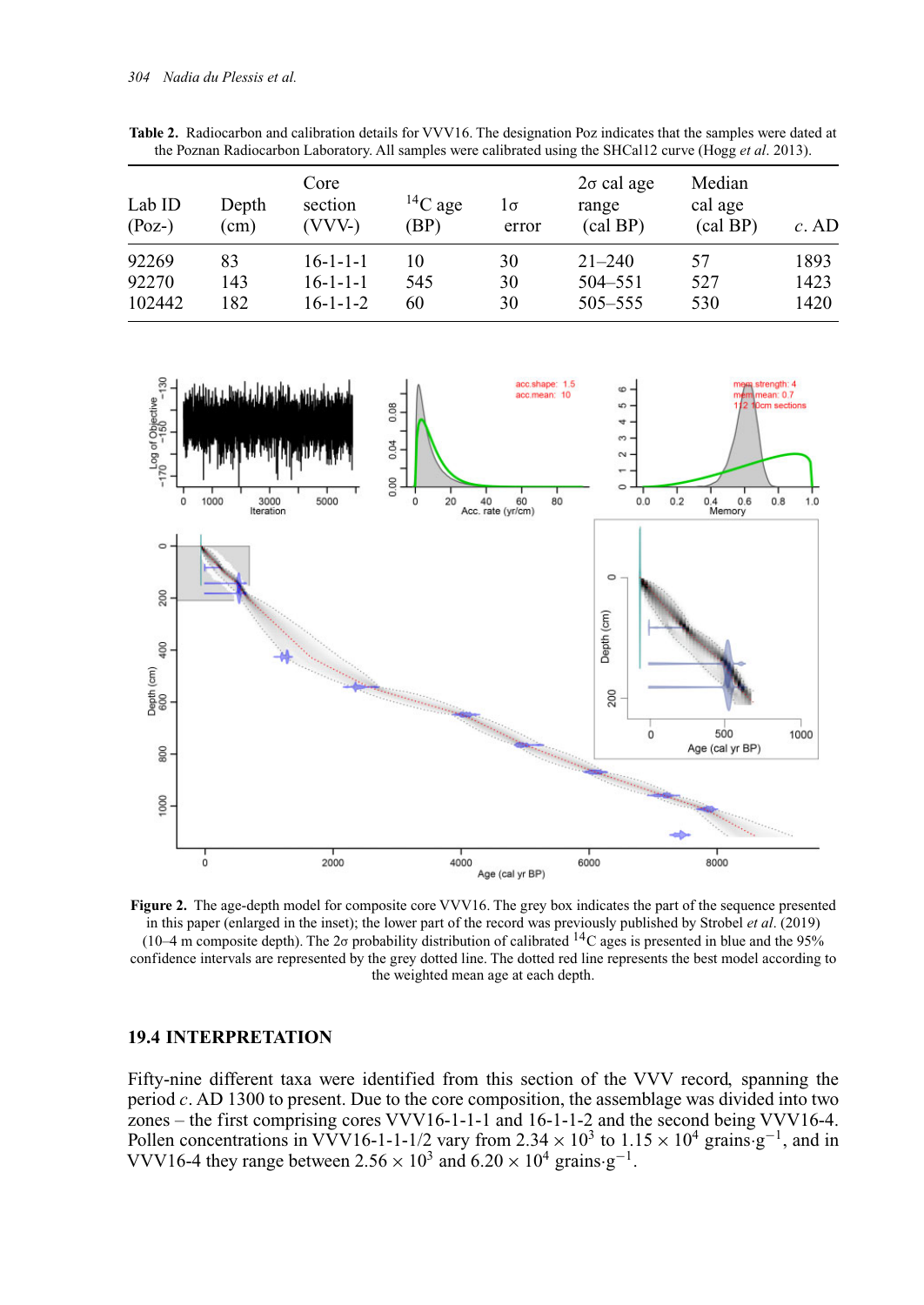

**Figure 3.** Relative pollen percentage diagram for VVV16-4 and VVV16-1-1-1/2 organized according to ecological affinity, with charcoal concentrations and charcoal fragment counts. Pollen taxa occurring at less than 5% are not shown. Exaggeration curves 2× for the taxa presented here. Charcoal and pollen concentrations were calculated in the same manner using microsphere counts.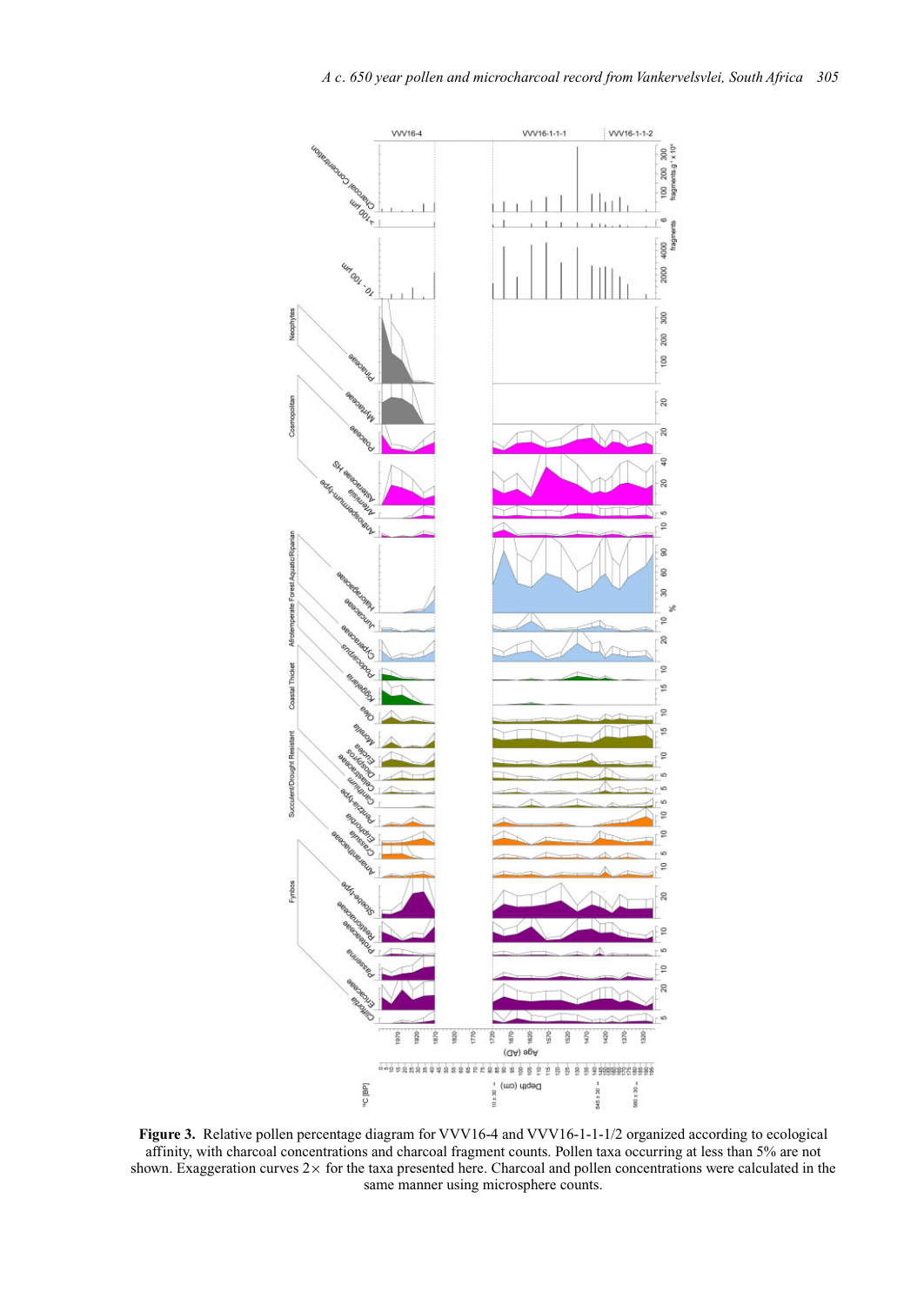#### **19.4.1 VVV16-1-1-1/2 (AD 1300–1720; 196–82 cm; 15 samples): Coastal thicket – Afrotemperate Forest**

Coastal thicket is prominent from the start of the record remaining elevated until *c.* AD 1420. This group is mainly represented by *Morella* – likely the dune, scrub and heath species *M. quercifolia* and *M. cordifolia*. Afrotemperate forest pollen percentages are low, increasing after AD 1400 to near maximum values (5.2%) at *c.* AD 1420. Haloragaceae is similarly elevated here. Fynbos pollen percentages increase towards *c.* AD 1460, Restionaceae displays a similar trend. Ericaceae generally follows this pattern with *Stoebe*-type also present. The thermophilous taxon *Pentzia*-type, is present at maximum percentages near the start of the sequence at *c.* AD 1310, followed by a decline in both this taxon and the drought/resistant group, to near minimum values at *c.* AD 1460. *Euphorbia* is present in relatively substantial proportions throughout the record (with peaks at *c.* AD 1430, 1580 and 1690). The sustained presence of *Euphorbia* could be related to enhanced dune movement in the region as opposed to a climatic response. These trends might indicate generally warmer and drier conditions around *c.* AD 1300 with moisture availability increasing towards *c.* AD 1420, and a decline in temperature moving into the Little Ice Age (LIA) – a cooling period identified in the Northern Hemisphere at this time (*c.* AD 1300 – 1850) (Jones *et al*. 2001; Matthews and Briffa 2005).

After *c.* AD 1420, coastal thicket percentages are lower until *c.* AD 1580. Afrotemperate forest taxa are more prominent in the assemblage during this period which could reflect a stage of vegetation succession and/or climatic conditions more conducive to enhanced forest spread. Both Cyperaceae and *Podocarpus* are present at maximum percentages at *c.* AD 1500 which could suggest a preceding period of enhanced moisture availability and/or reduced rainfall seasonality. Maximum charcoal concentrations at *c.* AD 1460 are followed by a notable increase in drier asteraceous fynbos (Asteraceae HS; high-spined) until *c.* AD 1580. This could indicate a progressively drier environment or alternatively a local vegetation response to a large fire event, as inferred from the peak in charcoal concentrations. *Stoebe*-type values increase after *c.* AD 1500, remaining elevated towards the top of this section of the record, *c.* AD 1690, probably reflecting a colder LIA environment.

Throughout this part of the record Cyperaceae and Restionaceae display similar trends, while Haloragaceae (likely *Myriophyllum spicatum*), the most prominent taxon in the record, displays an opposite pattern. These trends are possibly related to changing water levels in Vankervelsvlei.

#### **19.4.2 VVV16-4 (AD 1870–2010/Present; 42–1 cm; 6 samples):** *Pinus* **and Myrtaceae**

*Pinus* and Myrtaceae (most likely *Eucalyptus*) are first seen in this section, reflecting the influences of the forestry industry that became established in the late AD 1700's and still remains active in the region today.

*Kiggelaria*, largely absent from the pollen assemblage, becomes more prevalent in this section. As *Kiggelaria* percentages increase, other scrub forest elements, i.e. *Euclea* and *Morella*, decline. This vegetation succession was probably triggered by the establishment of the pine plantations in the area. A significant decline in Haloragaceae is further noted in this section of the record.

#### **ACKNOWLEDGEMENTS**

This study was funded by the German Federal Ministry of Education and Research (BMBF). The investigations were conducted as part of a pilot study for the collaborative project 'Regional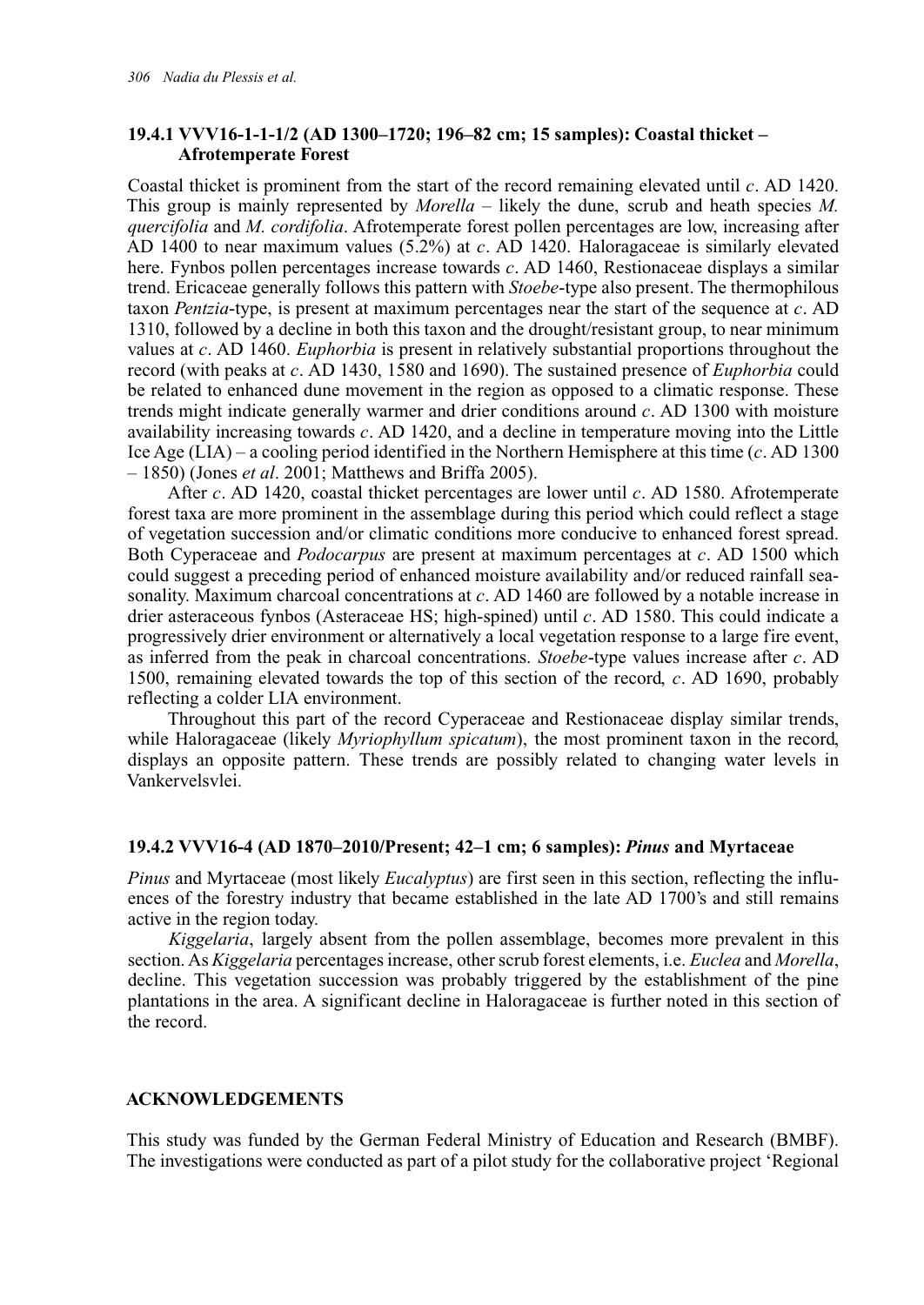Archives for Integrated Investigations' (RAiN), embedded in the international research programme SPACES (Science Partnership for the Assessment of Complex Earth System Processes). We also thank the anonymous reviewer and William Gosling for their helpful comments.

#### **DATA AVALIABILITY**

The pollen and microcharcoal data presented here is available at: <http://apps.neotomadb.org/Explorer/?datasetid=48875>

#### **REFERENCES**

- Blaauw, M. and Christen, J.A., 2011, Flexible paleoclimate age-depth models using an autoregressive gamma process. *Bayesian Analysis*, **6**(3), pp.457–474, 10.1214/ba/1339616472.
- Faegri, K. and Iversen, J., 1989. *Textbook of Pollen Analysis*, (Chichester: John Wiley & Sons Ltd).
- Hogg, A.G., Hua, Q., Blackwell, P.G., Niu, M., Buck, C.E., Guilderson, T.P., Heaton, T.J., Palmer, J.G., Reimer, P.J., Reimer, R.W., Turney, C.S.M. and Zimmerman, S.R.H., 2013, SHCal13 Southern Hemisphere Calibration, 0–50 000 Years Cal BP. *Radiocarbon*, **55**(4), pp.1889–1903, 10.2458/azu\_js\_rc.55.16783.
- Illenberger, W.K., 1996, The Geomorphological Evolution of the Wilderness Dune Cordons, South Africa. *Quaternary International*, **33**, pp.11–20, 10.1016/1040-6182(95)00099-2.
- Irving, S.J.E. and Meadows, M.E., 1997, Radiocarbon Chronology and Organic Matter Accumulation at Vankervelsvlei, near Knysa, South Africa. *South African Geographical Journal*, **79**(2), pp.101–105, 10.1080/03736245.1997.9713630.
- Jones, P.D., Osborn, T.J. and Briffa, K.R., 2001. The evolution of climate over the last millennium. *Science*, 292(5517), pp.662–667, 10.1126/science.1059126.
- Matthews, J.A. and Briffa, K.R., 2005, The' Little Ice Age': Re-Evaluation of an Evolving Concept. *Geografiska Annaler. Series A, Physical Geography*, **87**(1), pp.17–36, 10.1111/j.0435- 3676.2005.00242.x.
- Midgley, J.J., Cowling, R.M., Seydack, A.H.W. and van Wyk, G.F., 2004, Forest. In*Vegetation of Southern Africa*, edited by Cowling, R.M., Richardson, D.M., and Pierce, S.M., (Cambridge: Cambridge University Press), pp. 278–296.
- Moore, P.D., Webb, J.A. and Collinson, M.E., 1991, *Pollen Analysis* 2nd edition (Oxford: Blackwell Scientific Publications).
- Mucina, L. and Rutherford, M.C., 2006, *The Vegetation of South Africa, Lesotho and Swaziland*, (Pretoria: South African National Biodiveristy Institute, Sterlitzia).
- Nakagawa, T., Brugiapaglia, E., Digerfeldt, G., Reille, M., De Beaulieu, J.-L. and Yasuda, Y., 1998, Dense media separation as a more efficient pollen extraction method for use with organic sediment/deposit samples: Comparison with the conventional method. *Boreas*, **27**, pp.15–24, 10.1111/j.1502-3885.1998.tb00864.x.
- Quick, L.J., Meadows, M.E., Bateman, M.D., Kirsten, K.L., Mäusbacher, R., Haberzettl, T. and Chase, B.M., 2016, Vegetation and climate dynamics during the last glacial period in the fynbos-afrotemperate forest ecotone, southern Cape, South Africa. *Quaternary International*, **404**, pp.136–149, 10.1016/j.quaint.2015.08.027.
- Scott, L., 1982, Late Quaternary fossil pollen grains from the Transvaal, South Africa. *Review of Palaeobotany and Palynology*, **36**(3–4), pp.241–278, 10.1016/0034-6667(82)90022-7.
- Strobel, P., Kasper, T., Frenzel, P., Schittek, K., Quick, L.J., Meadows, M.E., Mäusbacher, R. and Haberzettl, T., 2019, Late Quaternary palaeoenvironmental change in the year-round rainfall